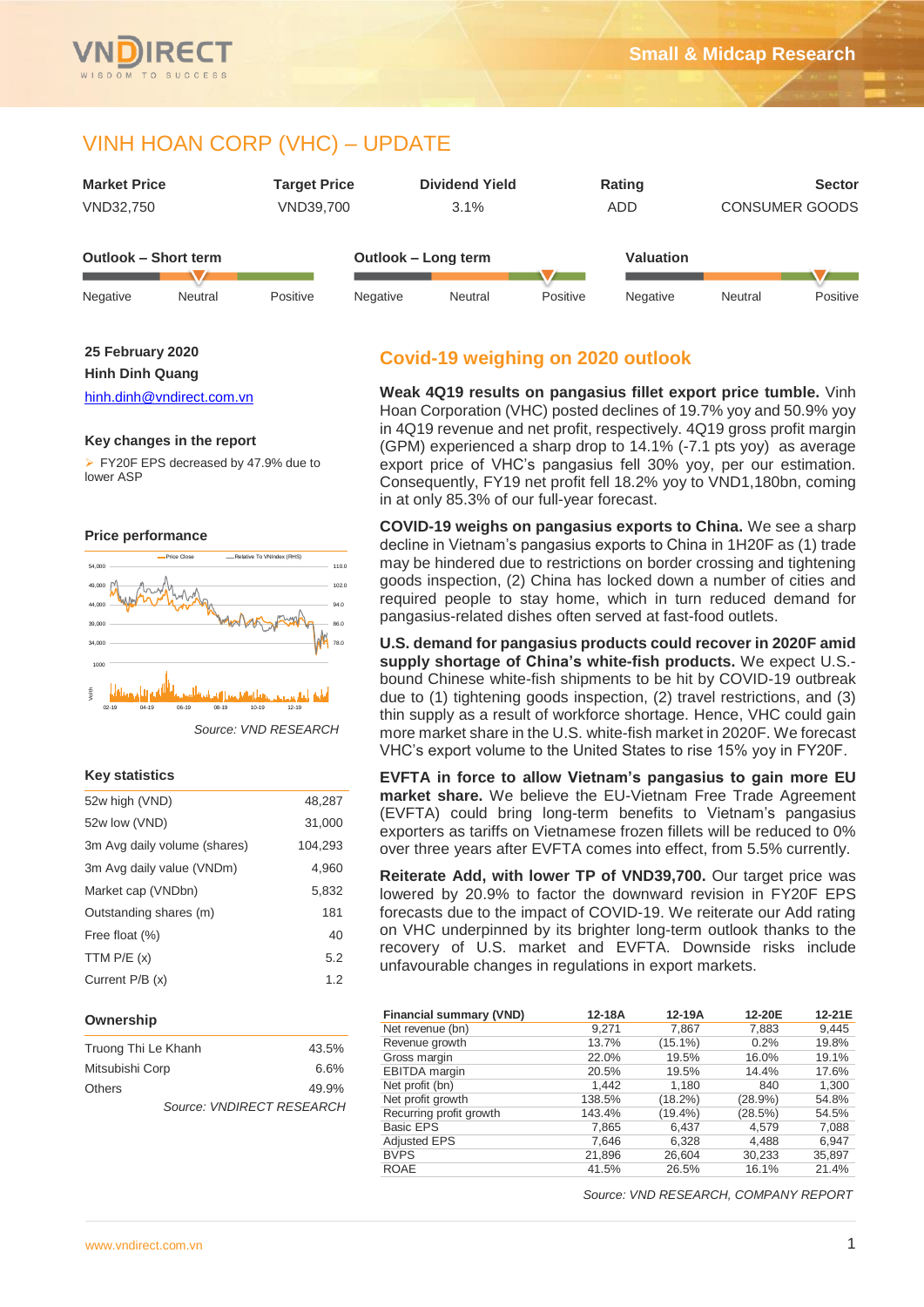

### **FY19: Net profit slumped as sluggish U.S. demand for pangasius products hurt GPM**

#### **Figure 1: Results comparison**

| <b>FYE December</b><br>(VND bn) | 4Q19  | 4Q18                | $%$ yoy           | 2019                        |       | 2018 % yoy       | vs. our<br>forecast | <b>Comments</b>                                                                                                                                                                                                                                |
|---------------------------------|-------|---------------------|-------------------|-----------------------------|-------|------------------|---------------------|------------------------------------------------------------------------------------------------------------------------------------------------------------------------------------------------------------------------------------------------|
| Net revenue                     | 2,171 | 2.702               | $-19.7%$          | 7,867                       |       | 9,271 -15.1%     | 86.4%               | 4Q19 revenue declined 19.7% yoy as VHC pangasius' average<br>export price in 4Q19 plunged about 30% yoy, per our estimation                                                                                                                    |
| Gross profit                    | 305   | 570                 | $-46.5%$          | 1,533                       |       | 2,039 -24.8%     | 84.0%               |                                                                                                                                                                                                                                                |
| Gross profit margin             |       | 14.1% 21.1% -7.1pts |                   | 19.5%                       |       | 22.0% -2.5pts    |                     | 4Q19 GPM plummeted to 14.1% from 21.1% in 4Q18 due to a<br>-0.5pts 30% decline in pangasius average export prices. Therefore,<br>FY19 GPM was 0.5pts lowered than our expectation.                                                             |
| Selling expenses                | 77    | 56                  | 35.9%             | 252                         | 210   | 19.7%            | 119.3%              | 4Q19 selling expenses rose 35.8% yoy due to higher<br>transportation and storage costs                                                                                                                                                         |
| G&A expenses                    | 38    | 47                  | $-19.3%$          | 149                         | 144   | 3.6%             | 101.2%              |                                                                                                                                                                                                                                                |
| SG&A/net revenue                | 5.3%  |                     | $3.8\% + 1.5$ pts | 5.1%                        |       | $3.8\% + 1.3pts$ | $+1.2pts$           |                                                                                                                                                                                                                                                |
| Operating profit                | 191   | 467                 | $-59.1%$          | 1,308                       |       | 1,734 -24.6%     | 89.0%               |                                                                                                                                                                                                                                                |
| Financial income                | 54    | 22                  | 143.1%            | 254                         | 137   | 85.8%            | 106.0%              | Financial income surged 143.1% yoy as VHC recorded<br>abnormal profit of VND15bn from a divestment from an associate<br>company and interest income increased 46% yoy thanks to<br>higher cash balance.                                        |
| Financial expenses              | 24    | 24                  | 0.0%              | 93                          | 167   | $-44.4%$         | 117.7%              |                                                                                                                                                                                                                                                |
| Interest expenses               | 12    | 20                  | $-39.5%$          | 60                          | 56    | 6.3%             | 148.8%              |                                                                                                                                                                                                                                                |
| Net other income                | 0     | (9.0)               | <b>NA</b>         | 1                           | (46)  | <b>NA</b>        | <b>NA</b>           |                                                                                                                                                                                                                                                |
| Pre-tax profit                  | 223   | 466                 | $-52.2%$          | 1,309                       | 1,688 | $-22.4%$         | 80.8%               |                                                                                                                                                                                                                                                |
| Net profit                      | 199   | 406                 | $-50.9%$          | 1,180                       |       | 1.442 -18.2%     | 85.3%               | Pre-tax and net profit plunged 52.2% and 50.9%, respectively,<br>due to a sharp decline in pangasius fillet export price and higher<br>selling expenses. For FY19, net proft fell 18.2% yoy, to come in<br>at 85.3% of our full-year forecast. |
| Net profit margin               | 9.2%  | 15.0%               |                   | -5.8pts 15.0% 15.6% -0.6pts |       |                  | $+0.0$ pts          |                                                                                                                                                                                                                                                |

Source: VNDIRECT RESEARCH

According to the Vietnam Association of Seafood Exporters and Producers (VASEP), Vietnam's pangasius export value in 2019 fell 11.4% yoy to US\$2bn due to sluggish demand from the U.S. market. Specifically, the U.S. market witnessed a significant drop of 47.6% yoy in export value to US\$287.7m after the U.S. Department of Commerce imposed extremely high anti-dumping tariff of US\$1.4-3.9/kg on Vietnamese pangasius, thus causing a huge drop in U.S. demand for Vietnam pangasius products. Weakened demand from the U.S. for Vietnamese pangasius led to a significant drop in raw fish price as well as pangasius fillet export price. Per our estimation, the FY2019 average raw fish price fell about 30% yoy while pangasius fillet export prices to the United States eased to US\$3.0/kg in Dec 2019 from a record high of US\$4.9/kg in Dec 2018.

Pangasius exports to the European Union slid 3.5% yoy to US\$235.4m in FY19 due to softer export prices. Pangasius exports to ASEAN in 2019 also eased 3.6% yoy to US\$195.4m with the same reason.

On the other hand, China saw a strong demand for Vietnamese pangasius given the country's ongoing pork shortage due to the African Swine Fever (ASF) outbreak. Specifically, Vietnam's pangasius exports value to China in 2019 rose 25.3% yoy to US\$662.5m.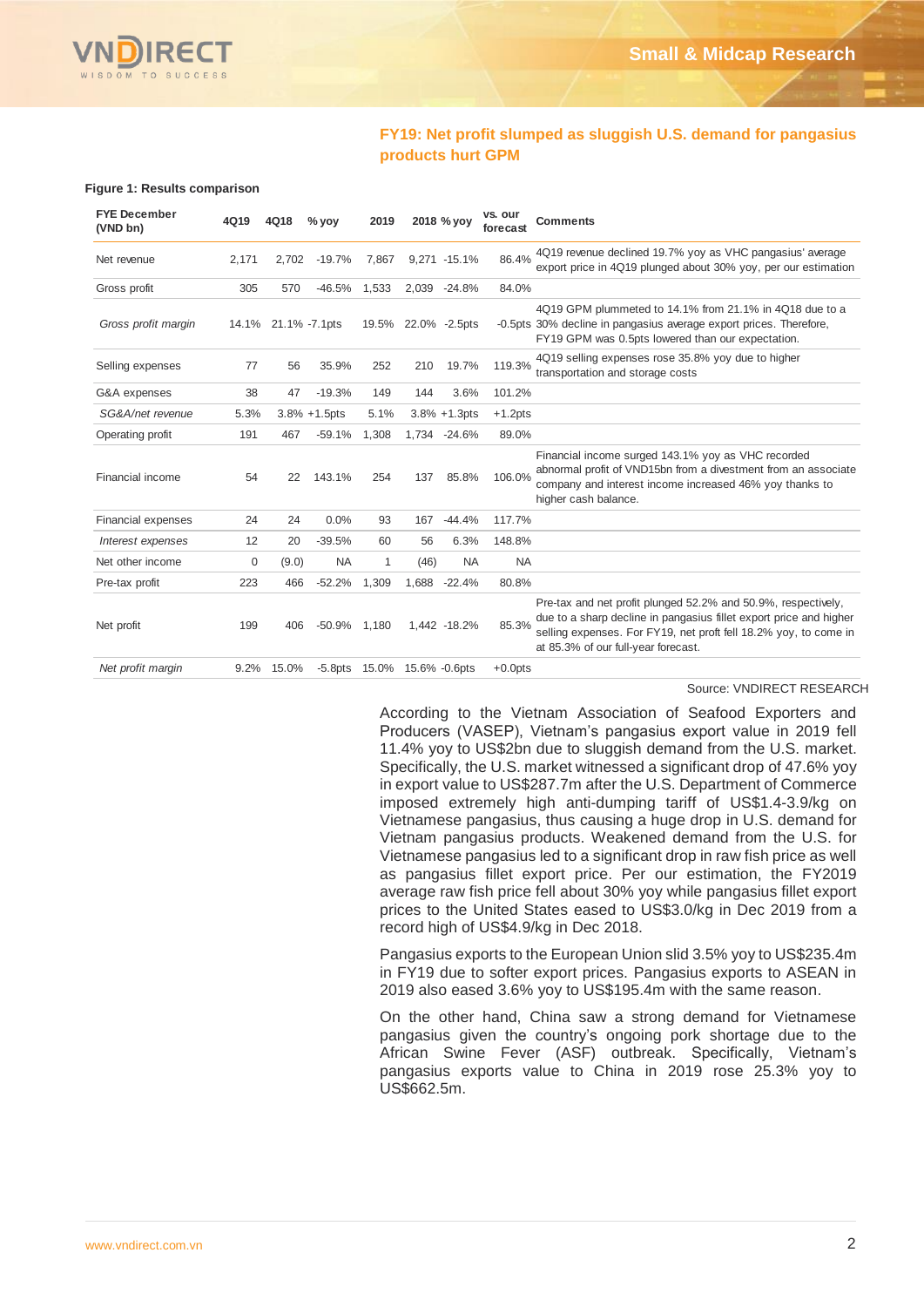



**Figure 2: Raw fish price and pangasius fillet export price to the U.S. market plummeted due to oversupply (US\$/kg)**

Source: Agromonitor, NOAA, VNDirect Research

#### **2020 outlook: A challenging year ahead**

### **COVID-19 outbreak could reduce pangasius exports to China**

We see a decline in Vietnam's pangasius exports to China as (1) trade may be hindered due to restrictions on border crossing and tighter goods inspection process, (2) China locked down a number of cities and required people to stay home, causing a reduction in demand for pangasius-related dishes often served at fast-food outlets. As we believe that the COVID-19 outbreak will last until the end of 2Q20F, we expect VHC's pangasius exports to China may slow in 1H20F before recovering in 2H20F, when demand for pangasius products rebound amid pork shortage in China due to ASF. As a result, we expect VHC's export volume to China to decline about 8% in 2020F.

### **Raw fish and pangasius fillet export prices could stay low in 1H20F before gradually recovering in 2H20F**

According to VASEP, Chinese market accounted for 33% of Vietnam's pangasius exports in 2019. We believe that weaker Chinese demand for pangasius products due to COVID-19 outbreak could cause a temporary supply surplus, thus dampening raw fish and pangasius fillet export prices during 1H20F. However, we think this situation could change in 2H20F as a low-price environment could discourage farmers and pangasius export companies to expand their farming areas; therefore, the domestic market could see a supply deficit of raw fish in 4Q20F when the Chinese demand for pangasius products recover. For FY20F, we forecast the average raw fish price to decrease 6% yoy, while VHC's ASP to decline 14% yoy.

### **U.S. demand for pangasius products could recover in 2020F due to China's low supply of white-fish products**

We expect that Chinese white-fish shipments to the United States could be affected by the COVID-19 outbreak due to (1) tighter goods inspection process, (2) travel restrictions, and (3) deficient supply as a result of workforce shortage. Therefore, Vietnam's pangasius products could gain more market share in the U.S. market in FY20F and VHC could be the biggest beneficiary thanks to its largest market share in the US pangasius market. We forecast VHC's export volume to the United States to rise 15% yoy in FY20F.

Moreover, in Nov 2019, the Food Safety and Inspection Service (FSIS) of the U.S. Department of Agriculture announced the recognition of the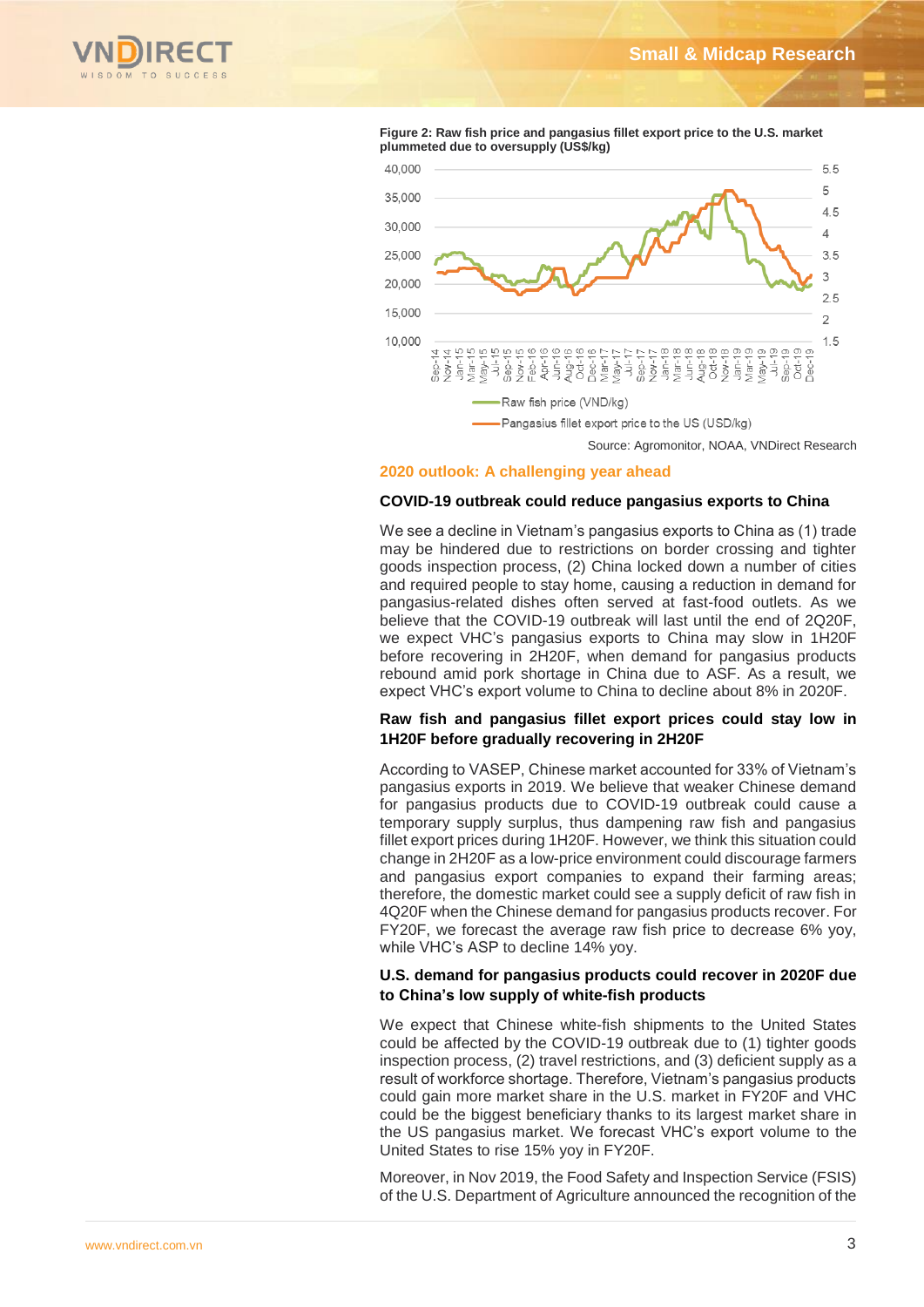inspection system for exported Siluriformes fish and fish products (including Vietnamese pangasius products) from Vietnam to be as qualified as the U.S. system. The recognition is a good news for Vietnamese pangasius enterprises who export to the market. The recognition will also enhance the reputation of Vietnam's pangasius products not only in the U.S. market but also in other fastidious markets such as Japan, China and the EU, thereby boosting exports in the long term.

### **EVFTA creates favourable conditions for Vietnam's pangasius products to gain more market share in the EU**

On 12 Feb, the European Parliament ratified the EVFTA. We believe that the pact will bring long-term benefits to Vietnam's pangasius exporters as tariffs on Vietnam's frozen fillet will be reduced to 0% over three years after EVFTA comes into effect, from 5.5% currently. We believe that the EVFTA would take effect from 2H20F after Vietnam's National Assembly ratifies it in its next sitting in May.

#### **Figure 3: Earnings revision**

|                          |         | 2020F      |            | 2021F | % yoy Note |                                                                                                                                                                                                                                                                                                                                                                                                                     |
|--------------------------|---------|------------|------------|-------|------------|---------------------------------------------------------------------------------------------------------------------------------------------------------------------------------------------------------------------------------------------------------------------------------------------------------------------------------------------------------------------------------------------------------------------|
| Unit: VNDbn              | Old     | <b>New</b> | $% \Delta$ |       |            |                                                                                                                                                                                                                                                                                                                                                                                                                     |
| Fillet volume growth     | 11.3%   | 5.0%       |            | 9.7%  |            | We cut our forecast of FY20F fillet export volume by 5% as we expect<br>China demand for pangasius fillet to be lower in 1H20 due to COVID-19<br>outbreak                                                                                                                                                                                                                                                           |
| Fillet ASP growth        | $-3.1%$ | $-14.1%$   |            | 7.3%  |            | We adjust our FY20F ASP by 25.9% as we estimate FY20F fillet ASP to<br>decline 14% yoy to US\$3.0/kg                                                                                                                                                                                                                                                                                                                |
| Net revenue              | 10,151  | 7,883      | $-22.3%$   | 9,445 |            | As we adjusted our assumption for fillet export volume and price, we<br>19.8% reduced our FY20F net revenue forecast by 22.3% from our previous<br>forecast                                                                                                                                                                                                                                                         |
| Pangasius fillet         | 6,706   | 4,730      | $-29.5%$   | 5,625 | 18.9%      | We cut our FY20F fillet export volume by 5% and reduce our FY20F ASP<br>by 25.9%                                                                                                                                                                                                                                                                                                                                    |
| Collagen & gelatin (C&G) | 817     | 834        | 2.1%       | 1,175 | 40.8%      | We raised FY20F utilisation rate of C&G plant to 69% from previous<br>forecast of 67%                                                                                                                                                                                                                                                                                                                               |
| Other products           | 2,627   | 2,319      | $-11.7%$   | 2,646 | 14.1%      | We expect by-products (fish meal, fish fat) revenue to decline 8% yoy amid<br>lower ASP                                                                                                                                                                                                                                                                                                                             |
| Gross profit             | 2,192   | 1,263      | $-42.4%$   | 1,808 | 43.2%      |                                                                                                                                                                                                                                                                                                                                                                                                                     |
| Gross profit margin      | 21.6%   | 16.0%      | $-5.6$ pts | 19.1% |            | +3.1pts GPM contraction amid lower ASP                                                                                                                                                                                                                                                                                                                                                                              |
| Pangasius fillet         | 22.6%   | 12.8%      | $-9.8pts$  | 17.0% |            | FY20F GPM of pangasius fillet export is expected to fall significantly to<br>+4.2pts 12.8% as COVID-19 outbreak will hurt Chinese demand for pangasius in<br>2020                                                                                                                                                                                                                                                   |
| Collagen & gelatin       | 44.5%   | 46.2%      | $+1.7$ pts | 46.2% |            |                                                                                                                                                                                                                                                                                                                                                                                                                     |
| Other products           | 11.7%   | 11.7%      |            | 11.7% |            |                                                                                                                                                                                                                                                                                                                                                                                                                     |
| Selling expenses         | 240     | 252        | 5.0%       | 293   | 16.3%      |                                                                                                                                                                                                                                                                                                                                                                                                                     |
| G&A expenses             | 164     | 149        | $-9.1%$    | 177   | 18.8%      |                                                                                                                                                                                                                                                                                                                                                                                                                     |
| SG&A/net revenue (%)     | 4.0%    | 5.1%       | $+1.1$ pts | 5.0%  | $-0.1$ pts |                                                                                                                                                                                                                                                                                                                                                                                                                     |
| Operating profit         | 1,788   | 862        | $-51.8%$   | 1,338 | 55.2%      |                                                                                                                                                                                                                                                                                                                                                                                                                     |
| Financial income         | 179     | 157        | $-12.3%$   | 174   | 10.8%      |                                                                                                                                                                                                                                                                                                                                                                                                                     |
| Financial expenses       | 70      | 81         | 15.7%      | 62    | $-23.5%$   |                                                                                                                                                                                                                                                                                                                                                                                                                     |
| Net other income         | $-10$   | $-7$       | $-30.0%$   | -9    | 28.6%      |                                                                                                                                                                                                                                                                                                                                                                                                                     |
| Pre-tax profit           | 1,886   | 932        | $-50.6%$   | 1,442 | 54.7%      |                                                                                                                                                                                                                                                                                                                                                                                                                     |
| Net profit               | 1,612   | 840        | $-47.9%$   | 1,300 | 54.8%      |                                                                                                                                                                                                                                                                                                                                                                                                                     |
| Net profit margin        | 15.9%   | 10.7%      | $-4.7$ pts | 13.8% | $+3.1pts$  |                                                                                                                                                                                                                                                                                                                                                                                                                     |
|                          |         |            |            |       |            | Source: VNDIRECT RESEARCH                                                                                                                                                                                                                                                                                                                                                                                           |
|                          |         |            |            |       |            | Reiterate Add, with lower target price of VND39,700                                                                                                                                                                                                                                                                                                                                                                 |
|                          |         |            |            |       |            | Our TP is based on an equal weighting of a five-year DCF valuation<br>and a target P/E of 5.1x on average FY20-21F EPS. We use the<br>average of FY20-21F EPS to reflect our expectation of VHC's business<br>recovery from FY21F onwards. Our target P/E of 5.1x is a 25%<br>discount from VHC's three-year average P/E of 6.8x to factor in the<br>expected slowdown of the firm's business results in FY20F amid |

### **Reiterate Add, with lower target price of VND39,700**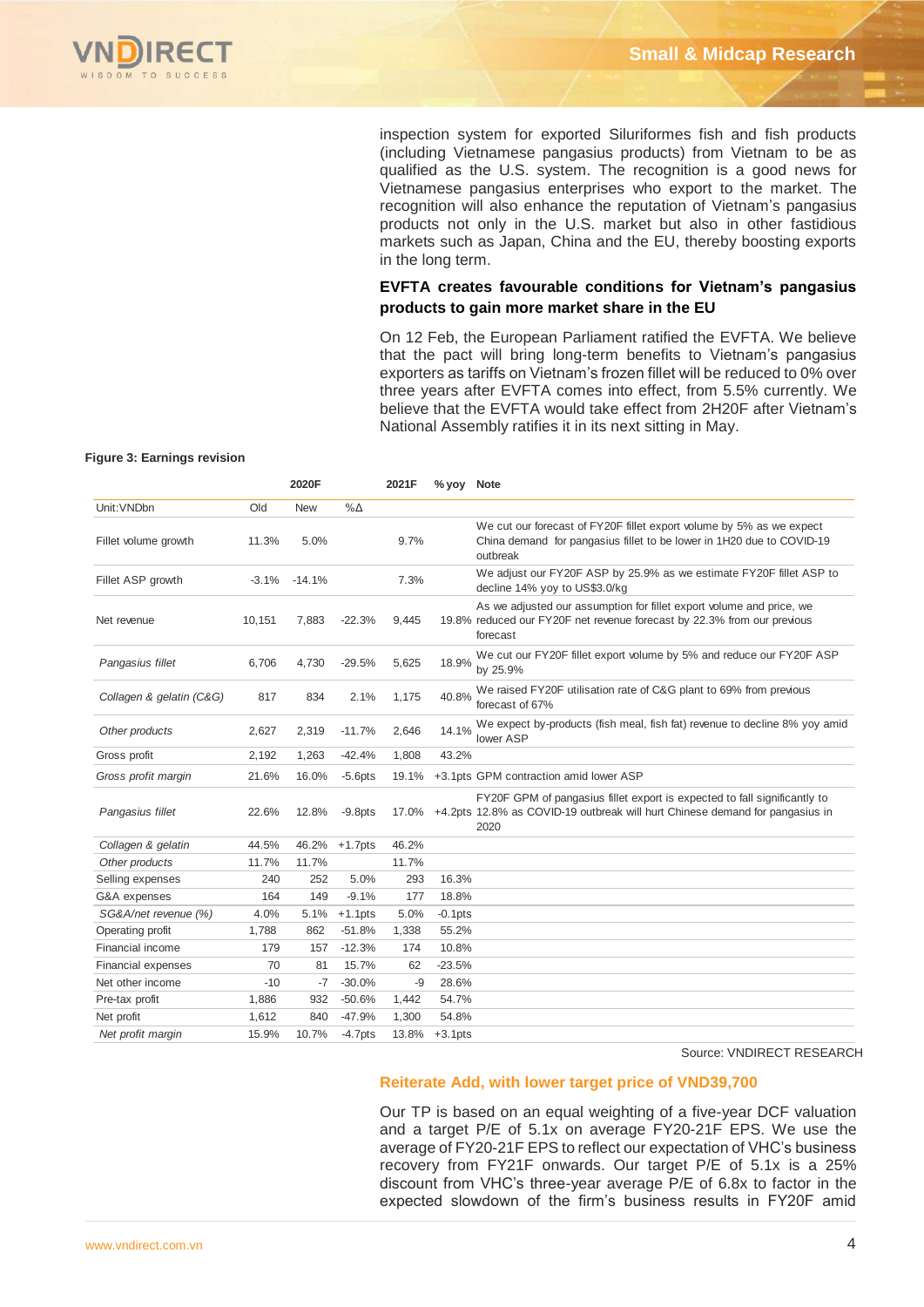

COVID-19 outbreak which could hurt market sentiment on VHC's stock price. We lower our TP by 20.9% to VND39,700 to factor in VHC's expected lower business results in FY20F due to COVID-19 impacts. However, VHC's share price has corrected by 17% YTD, therefore, we reckon that the effects of COVID-19 has been largely priced in and we reiterate our Add rating on VHC, with a total return of 24.3%, including a potential price gain of 21.2% and a FY20F dividend yield of 3.1%.

#### **Figure 4: DCF model – key assumption and inputs**

| General assumptions (in VND bn, otherwise note | 2019F       | 2020F | 2021F | 2022F                              | 2023F | Terminal |
|------------------------------------------------|-------------|-------|-------|------------------------------------|-------|----------|
| <b>EBIT</b>                                    | 972         | 1,456 | 1,774 | 1,692                              | 1,600 |          |
| -Taxes                                         | 96          | 143   | 175   | 167                                | 158   |          |
| <b>EBIAT</b>                                   | 876         | 1,312 | 1,599 | 1,526                              | 1,442 |          |
| -Changes in working capital                    | (224)       | (397) | (293) | (185)                              | (167) |          |
| -Net Capex                                     | (349)       | (337) | (324) | (312)                              | (300) |          |
| +Depreciation & Amortisation                   | 142         | 204   | 242   | 279                                | 315   |          |
| <b>FCFF</b>                                    | 445         | 783   | 1,224 | 1,308                              | 1,290 | 9,295    |
| PV of FCFF                                     | 445         | 680   | 925   | 860                                | 737   | 4,618    |
| PV of DCF (5 years)                            | 3,648       |       |       | Risk free rate (10-year VGB yield) |       | 4.0%     |
| PV of Terminal value                           | 4,618       |       |       | Equity risk premium                |       | 10.1%    |
| <b>Enterprise Value</b>                        | 8,266       |       |       | Beta (Source: BB, adj. beta)       |       | 1.2      |
| Less: Total debt                               | (582)       |       |       | <b>WACC</b>                        |       | 15.0%    |
| Less: Minority interest                        |             |       |       | Terminal growth rate               |       | 3.0%     |
| Plus: Cash and Cash equiv.                     | 1,489       |       |       |                                    |       |          |
| Implied EV                                     | 9,173       |       |       |                                    |       |          |
| No. of o/s shares (m)                          | 181,946,026 |       |       |                                    |       |          |
| Implied value per share (VND)                  | 50,418      |       |       |                                    |       |          |

Source: VNDIRECT RESEARCH

#### **Figure 5: Blended target price**

| <b>Valuation method</b>     | Implied value per<br>share (VND) | Weight (%) | <b>Weighted value</b><br>per share (VND) |
|-----------------------------|----------------------------------|------------|------------------------------------------|
| <b>DCF</b>                  | 50.418                           | 50%        | 25,209                                   |
| $P/E$ (target $P/E$ 5.5)    | 29.157                           | 50%        | 14,578                                   |
| Fair value                  |                                  |            | 39,787                                   |
| Target price (rounded down) |                                  |            | 39,700                                   |

Source: VNDIRECT RESEARCH

#### **Figure 6: Peer comparison (as at 24 February 2020)**

| Company                                          | <b>Ticker</b> | Recom.    | Target<br>price<br>(VND) | <b>Market</b><br>Cap<br>(US\$m) | EPS growth<br>$(\%)$ |           |     | P/E(x)    |     | P/B(x)    |       | <b>ROE (%)</b>     |       | <b>ROA (%)</b> |     | D/E(x)    |
|--------------------------------------------------|---------------|-----------|--------------------------|---------------------------------|----------------------|-----------|-----|-----------|-----|-----------|-------|--------------------|-------|----------------|-----|-----------|
|                                                  |               |           |                          |                                 | TTM                  | FY20F     | TTM | FY20F     | TTM | FY20F     | TTM   | FY <sub>20</sub> F | TTM   | FY20F          |     | TTM FY20F |
| <b>Bentre Aquaproduct</b><br>Import & Export Jsc | ABT.VN        | <b>NA</b> | <b>NA</b>                | 385                             | $-27.0%$             | <b>NA</b> | 7.9 | <b>NA</b> | 0.9 | <b>NA</b> | 13.9% | <b>NA</b>          | 11.1% | <b>NA</b>      | 0.2 | <b>NA</b> |
| Cuu Long Fish Jsc                                | ACL.VN        | <b>NA</b> | <b>NA</b>                | 469                             | $-58.3%$             | <b>NA</b> | 3.5 | <b>NA</b> | 0.7 | <b>NA</b> | 35.5% | <b>NA</b>          | 16.4% | <b>NA</b>      | 1.1 | <b>NA</b> |
| I.D.I International                              |               |           |                          |                                 |                      |           |     |           |     |           |       |                    |       |                |     |           |
| Development and                                  | <b>IDI.VN</b> | <b>NA</b> | <b>NA</b>                | 933                             | $-48.6%$             | <b>NA</b> | 3.0 | <b>NA</b> | 0.3 | <b>NA</b> | 17.0% | <b>NA</b>          | 6.7%  | <b>NA</b>      | 1.2 | <b>NA</b> |
| Investment Jsc                                   |               |           |                          |                                 |                      |           |     |           |     |           |       |                    |       |                |     |           |
| Nam Viet Corp                                    | ANV.VN        | <b>NA</b> | <b>NA</b>                | 2.250                           | 15.2%                | <b>NA</b> | 3.2 | <b>NA</b> | 0.9 | <b>NA</b> | 33.3% | <b>NA</b>          | 18.6% | <b>NA</b>      | 0.6 | <b>NA</b> |
| Average                                          |               |           |                          | 1.009                           | $-29.7%$             |           | 4.4 |           | 0.7 |           | 24.9% |                    | 13.2% |                | 0.8 |           |
| Median                                           |               |           |                          | 701                             | $-37.8%$             |           | 3.3 |           | 0.8 |           | 25.2% |                    | 13.8% |                | 0.8 |           |
| <b>Vinh Hoan Corp</b>                            | <b>VHC.VN</b> | Buy       | 39,700                   | 5.832                           | $-18.2%$             | -28.9%    | 5.2 | 7.3       | 1.2 | 1.1       | 26.5% | 16.1%              |       | 18.3% 12.4%    | 0.1 | 0.1       |

Source: VNDIRECT RESEARCH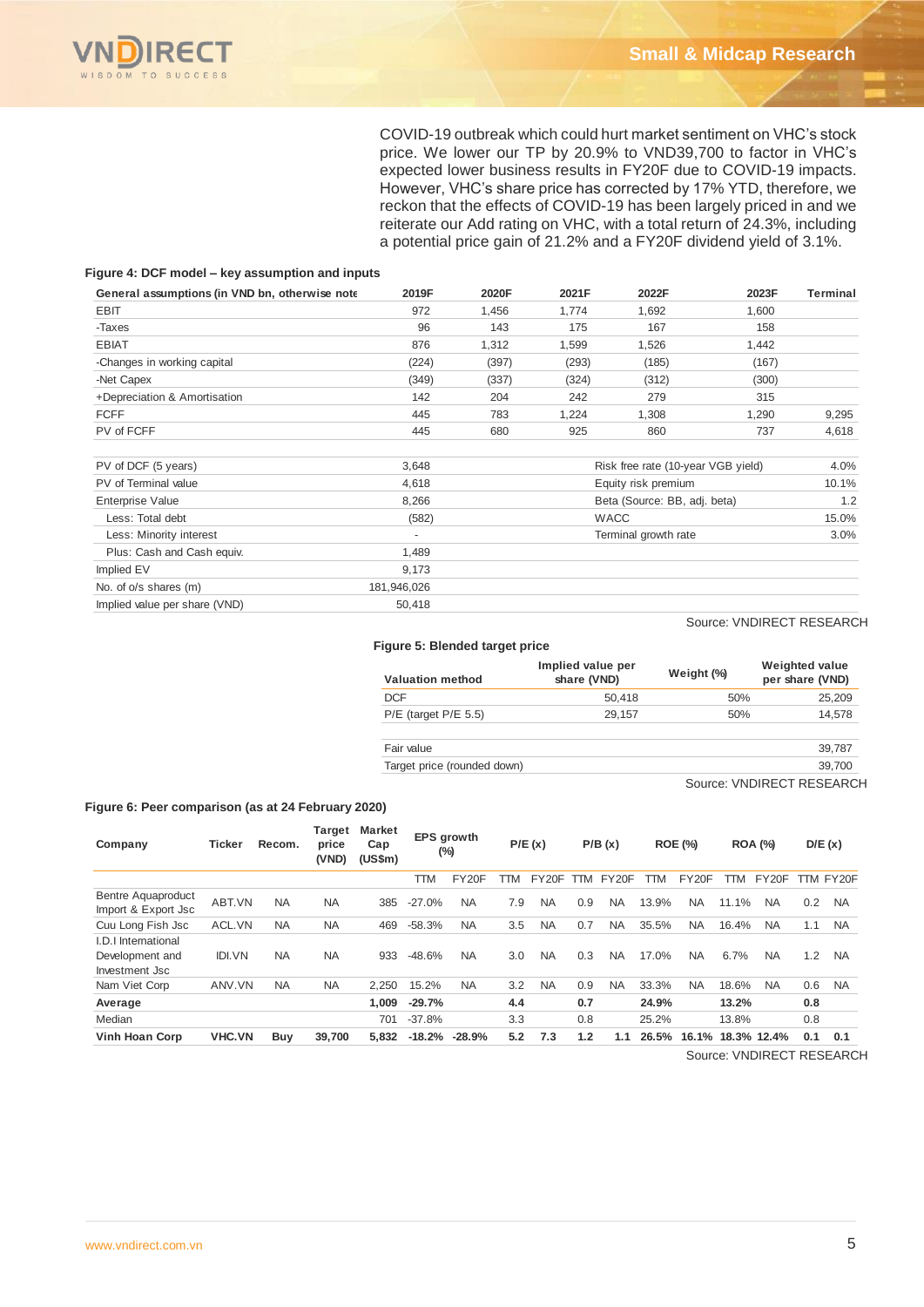

#### **Valuation**



#### **Income statement**

| (VNDbn)                       | 12-19A   | 12-20E   | 12-21E   |
|-------------------------------|----------|----------|----------|
| Net revenue                   | 7,867    | 7,883    | 9,445    |
| Cost of sales                 | (6, 334) | (6,619)  | (7,637)  |
| Gen & admin expenses          | (149)    | (149)    | (177)    |
| Selling expenses              | (252)    | (252)    | (293)    |
| <b>Operating profit</b>       | 1,132    | 862      | 1,338    |
| <b>Operating EBITDA</b>       | 1,298    | 1,026    | 1,542    |
| Depreciation and amortisation | (165)    | (164)    | (204)    |
| <b>Operating EBIT</b>         | 1,132    | 862      | 1,338    |
| Interest income               | 254      | 157      | 174      |
| <b>Financial expense</b>      | (93)     | (81)     | (62)     |
| Net other income              | 1        | (7)      | (9)      |
| Income from associates & JVs  | 14       | $\Omega$ | $\Omega$ |
| Pre-tax profit                | 1,309    | 932      | 1,442    |
| Tax expense                   | (129)    | (92)     | (142)    |
| Minority interest             | $\Omega$ | $\Omega$ | U        |
| Net profit                    | 1,180    | 840      | 1,300    |
| Adj. net profit to ordinary   | 1,180    | 840      | 1,300    |
| Ordinary dividends            | (185)    | (183)    | (275)    |
| <b>Retained earnings</b>      | 995      | 656      | 1,025    |

#### **Balance sheet**

| הסומווטפ שופפנ                        |        |        |        |
|---------------------------------------|--------|--------|--------|
| (VNDbn)                               | 12-19A | 12-20E | 12-21E |
| Cash and equivalents                  | 86     | 52     | 206    |
| Short term investments                | 1,492  | 1,437  | 1,450  |
| Accounts receivables                  | 1,516  | 1,658  | 1,921  |
| Inventories                           | 1,414  | 1,394  | 1,668  |
| Other current assets                  | 103    | 106    | 128    |
| <b>Total current assets</b>           | 4,612  | 4,647  | 5,372  |
| Fixed assets                          | 1,504  | 1,746  | 1,934  |
| <b>Total investments</b>              | 1      | 1      | 1      |
| Other long-term assets                | 496    | 496    | 594    |
| <b>Total assets</b>                   | 6,613  | 6,891  | 7,902  |
| Short-term debt                       | 866    | 582    | 391    |
| Accounts payable                      | 283    | 310    | 363    |
| Other current liabilities             | 566    | 440    | 547    |
| <b>Total current liabilities</b>      | 1,714  | 1,332  | 1,301  |
| Total long-term debt                  | 0      | 0      | 0      |
| Other liabilities                     | 20     | 15     | 18     |
| Share capital                         | 1,834  | 1,834  | 1,834  |
| Retained earnings reserve             | 2,933  | 3,590  | 4,609  |
| <b>Shareholders' equity</b>           | 4.879  | 5,544  | 6.583  |
| Minority interest                     | 0      | 0      | 0      |
| <b>Total liabilities &amp; equity</b> | 6,613  | 6,891  | 7,902  |
|                                       |        |        |        |



#### **Cash flow statement**

| (VNDbn)                                     | 12-19A   | 12-20E | 12-21E |
|---------------------------------------------|----------|--------|--------|
| Pretax profit                               | 1,309    | 932    | 1,442  |
| Depreciation & amortisation                 | 165      | 164    | 204    |
| Tax paid                                    | (247)    | (92)   | (142)  |
| Other adjustments                           | (231)    | (111)  | (138)  |
| Change in working capital                   | 493      | (264)  | (392)  |
| Cash flow from operations                   | 1,489    | 629    | 974    |
| Capex                                       | (378)    | (406)  | (392)  |
| Proceeds from assets sales                  | 17       | 57     | 55     |
| <b>Others</b>                               | (383)    | 154    | (18)   |
| Other non-current assets changes            | 0        | 0      | 0      |
| Cash flow from investing activities         | (743)    | (195)  | (355)  |
| New share issuance                          | $\Omega$ | O      | 0      |
| Shares buyback                              | (114)    | 0      | 0      |
| Net borrowings                              | (403)    | (284)  | (191)  |
| Other financing cash flow                   | 0        | 0      | 0      |
| Dividends paid                              | (185)    | (183)  | (275)  |
| Cash flow from financing activities         | (703)    | (468)  | (466)  |
| Cash and equivalents at beginning of period | 43       | 86     | 52     |
| Total cash generated                        | 43       | (34)   | 154    |
| Cash and equivalents at the end of period   | 86       | 52     | 206    |

#### **Key ratios**

|                         | 12-19A     | 12-20E     | 12-21E |
|-------------------------|------------|------------|--------|
| <b>Dupont</b>           |            |            |        |
| Net profit margin       | 15.0%      | 10.7%      | 13.8%  |
| Asset turnover          | 1.22       | 1.17       | 1.28   |
| <b>ROAA</b>             | 18.3%      | 12.4%      | 17.6%  |
| Avg assets/avg equity   | 1.45       | 1.30       | 1.22   |
| <b>ROAE</b>             | 26.5%      | 16.1%      | 21.4%  |
| Efficiency              |            |            |        |
| Days account receivable | 66.0       | 73.3       | 70.7   |
| Days inventory          | 81.5       | 77.1       | 79.7   |
| Days creditor           | 16.3       | 17.1       | 17.4   |
| Fixed asset turnover    | 5.42       | 4.85       | 5.13   |
| <b>ROIC</b>             | 20.5%      | 13.7%      | 18.6%  |
| Liquidity               |            |            |        |
| Current ratio           | 2.7        | 3.5        | 4.1    |
| Quick ratio             | 1.9        | 2.4        | 2.8    |
| Cash ratio              | 0.9        | 1.1        | 1.3    |
| Cash cycle              | 131.1      | 133.3      | 133.0  |
| Growth rate (yoy)       |            |            |        |
| Revenue growth          | $(15.1\%)$ | 0.2%       | 19.8%  |
| Operating profit growth | $(32.8\%)$ | $(23.9\%)$ | 55.3%  |
| Net profit growth       | $(18.2\%)$ | (28.9%)    | 54.8%  |
| EPS growth              | $(18.2\%)$ | (28.9%)    | 54.8%  |

*Source: VNDIRECT RESEARCH*